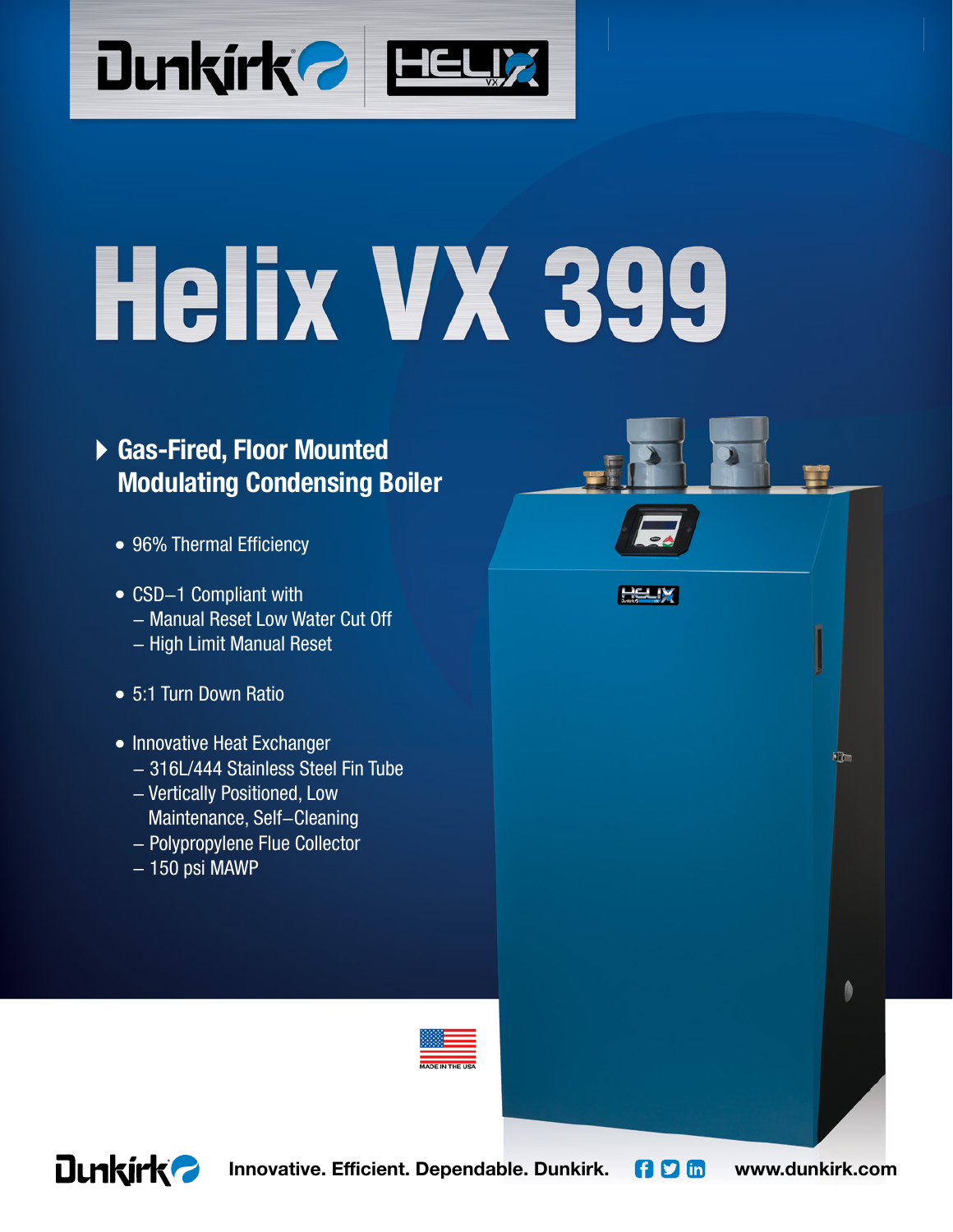# Dunkirk<sup>2</sup> VX 399

# Innovative.

The heat exchanger is the critical component of any boiler and is primarily responsible for efficiency and durability. At the heart of the 96% efficient VX is the Helix family's innovative, vertically mounted helical fin tube heat exchanger, made of 316L/444 stainless steel. The fins are laser welded onto the stainless tube resulting in greater strength and heat transfer capabilities.



#### VX 399 Coil

The VX offers a round shape and a large diameter coil for better water flow and reduced scaling.

The vertically positioned VX heat exchanger coil drains away any debris and scale and in doing so is self cleaning.

# Efficient.

The Helix VX has a 96% Thermal Efficiency. The VX's advanced control automatically regulates boiler operation to ensure you are using the least amount of fuel possible.

The VX's control adjusts both the amount of gas being burned (modulation) as well as the boiler water temperature (outdoor reset). Gas burner modulation reduces your fuel cost by adjusting the fuel burned to meet the actual demands of your heating system. Rarely will your building require the full capacity of the VX and burning more gas than needed increases your energy costs. Outdoor Temperature Reset adjusts the boiler water temperature based on outdoor conditions. During cold periods, water temperature is increased. As it gets warmer, water temperature is lowered. Varying the water temperature reduces your fuel costs.

**The increased efficiency of the Dunkirk Helix VX** *could save up to 40% on heating bills annually.\** The 96% thermal efficiency of the Helix VX 399 *allows it to qualify for State, Federal and local Utility company rebates.\*\**

The average water heater is rated at .59 EF - Energy Factor, measure of the useful energy coming out of your water heater divided by the amount of energy consumed to heat domestic water. One of the conveniences of heating with a boiler is the ability to use it to generate your domestic hot water. By pairing your 96% efficient VX with an H2O indirect water heater tank you will reduce your fuel consumption for heating hot water, increase the amount of hot water available. Ask your heating contractor to replace your inefficient standalone hot water tank with an H2O.

# Dependable.

#### **Dunkirk's Stainless Steel Heat Exchanger**

- ASME certified to operate in applications up to 150 psi
- Every heat exchanger is tested up to 375 psi
- Built-In CSD-1 Compliant\*\*\*

#### **Helix Quality**

- Every boiler is test-fired at the factory
- Complete combustion test is performed and a computer printout of the results are shipped with every boiler to ensure proper commissioning

#### **8 year Limited Manufacturer's Warranty**

- The VX heat exchanger is simply the finest ever designed and as such we provide an 8-year factory warranty coverage
- One Year Parts Warranty



\*Individual savings may vary. \*\* Visit our website at www.dunkirk.com for rebate information and qualification details. These valuable rebates help offset the installation costs. \*\*\*Dunkirk's interpretation of CSD-1 requirements. Consult local code authorities prior to installation.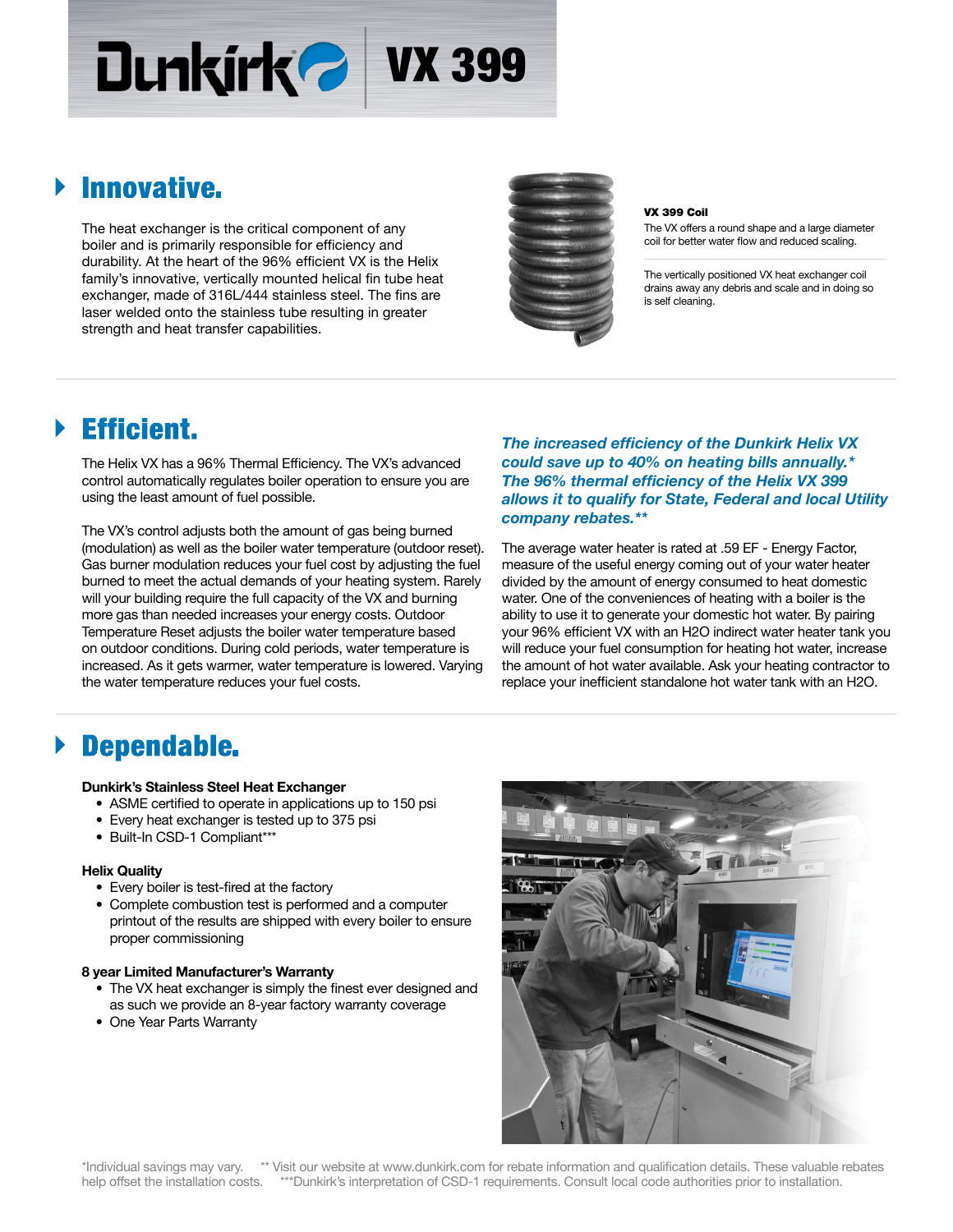## *"The Helix VX 399, Gas-Fired, Modulating Condensing Boiler is the latest addition to Dunkirk's Helix boiler family."*

# **Dunkirk<sup>2</sup>** VX 399



#### H2O Indirect Water Heater

- High Quality, 316L Stainless Steel Tank, Dip Tube and Aquastat Well Construction
- Exterior shell made of rust proof Thermo plastic
- Tank encased in high density insulation with less than 1/2 °F loss per hour
- Top Piping Connection saves material/time

 $\frac{1}{2}$ 

TI.

• Magnesium anode rod protects against corrosion • Equipped with T&P Relief Valve • 30 - to 115 - gallon capacity

• Smooth coil design eliminates

sediment

(Commercial models feature higher output and larger connections)





#### Advanced Controls

- 5:1 turn down ratio
- Easy to understand English text display
- Outdoor reset maximizes fuel economy
- Priority domestic hot water meets changing demands
- Connections for Primary pump, CH pump, and DHW pump
- Automatically manages up to 16 units in Multiple Boiler System



There are two basic settings; one for Central Heating and one for Domestic Hot Water. Both have factory pre-sets for standard installation and require no further adjustment. If desired, adjusting the settings is as easy as pushing a button!

When using the Outdoor Air Sensor the Central heat setpoint automatically adjusts itself!





Factory Tested

• Certified to ASME standards in ECR's factory



\*Indirect tanks with a "C" designation have larger, commercial tappings.